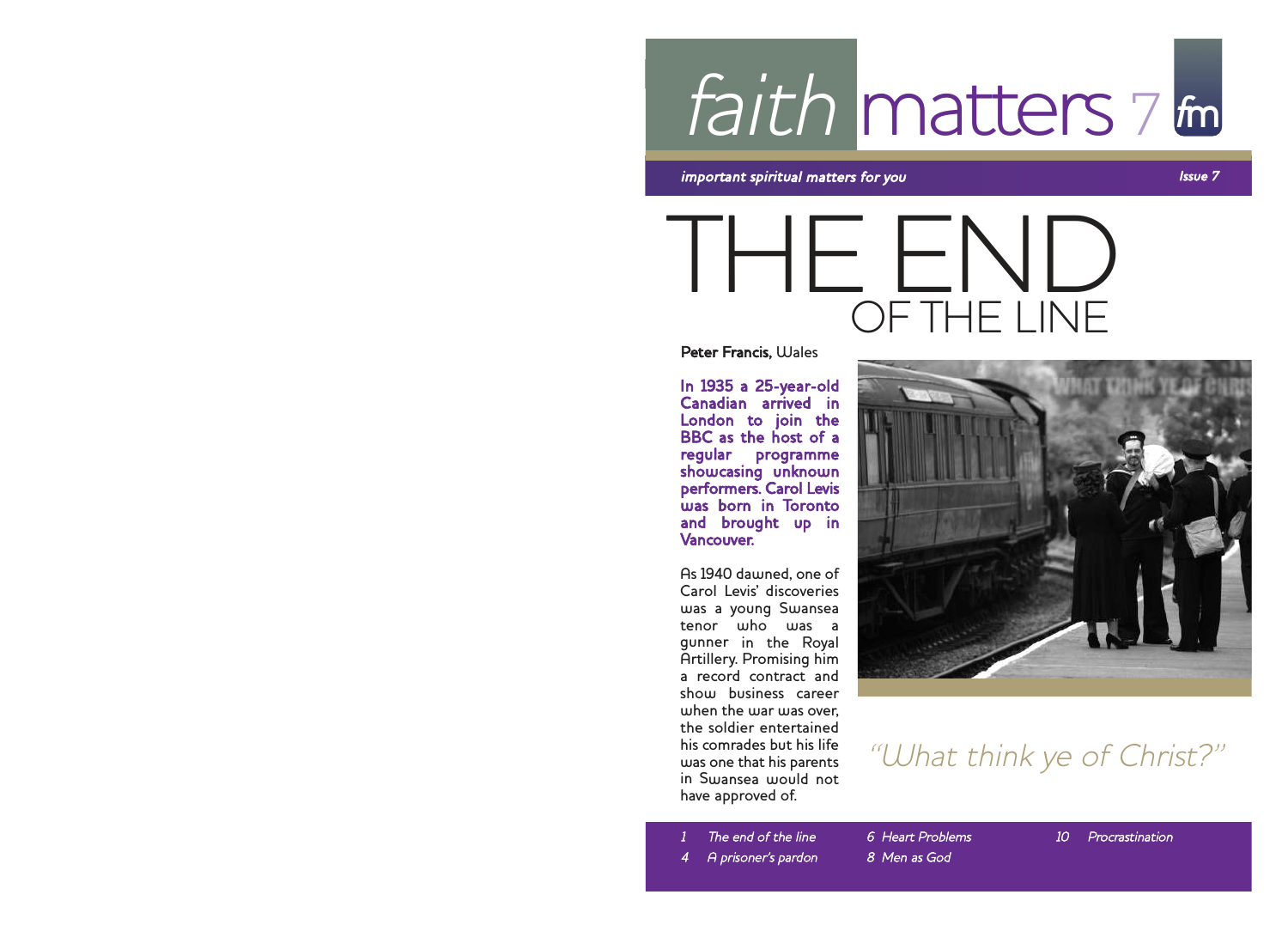#### faith matters





He had a close encounter with death after falling into the sea, in the black of night, in full kit while patrolling along a pier. Passing fishermen saved him from a watery grave and the incident gave him a wake-up call, but not enough to stop his life from continuing to spiral in a downward direction further away from the God in whom his parents trusted.

When his 21st birthday arrived in 1942 he was granted two days' leave to return home to celebrate his coming of age with his family in Swansea. That Sunday, being his birthday, he acted the part of a dutiful son and attended a service in the local Gospel Hall. The preacher was a Scottish evangelist whose text for that evening was 'What think ye of Christ?', Matt. 22. 42 His powerful preaching moved and convicted the young soldier to the point of conversion, but he resisted and went home to pack for his return to barracks the following day.

After a tearful family farewell he settled into the railway carriage to put the<br>ureekend's celebrations and church celebrations and church attendance behind him with a muchawaited cigarette, longing to be back at his barracks for a celebratory pint following a dry time at home. As the train stopped at the next station he looked out, and to his utter amazement the Bible verse that had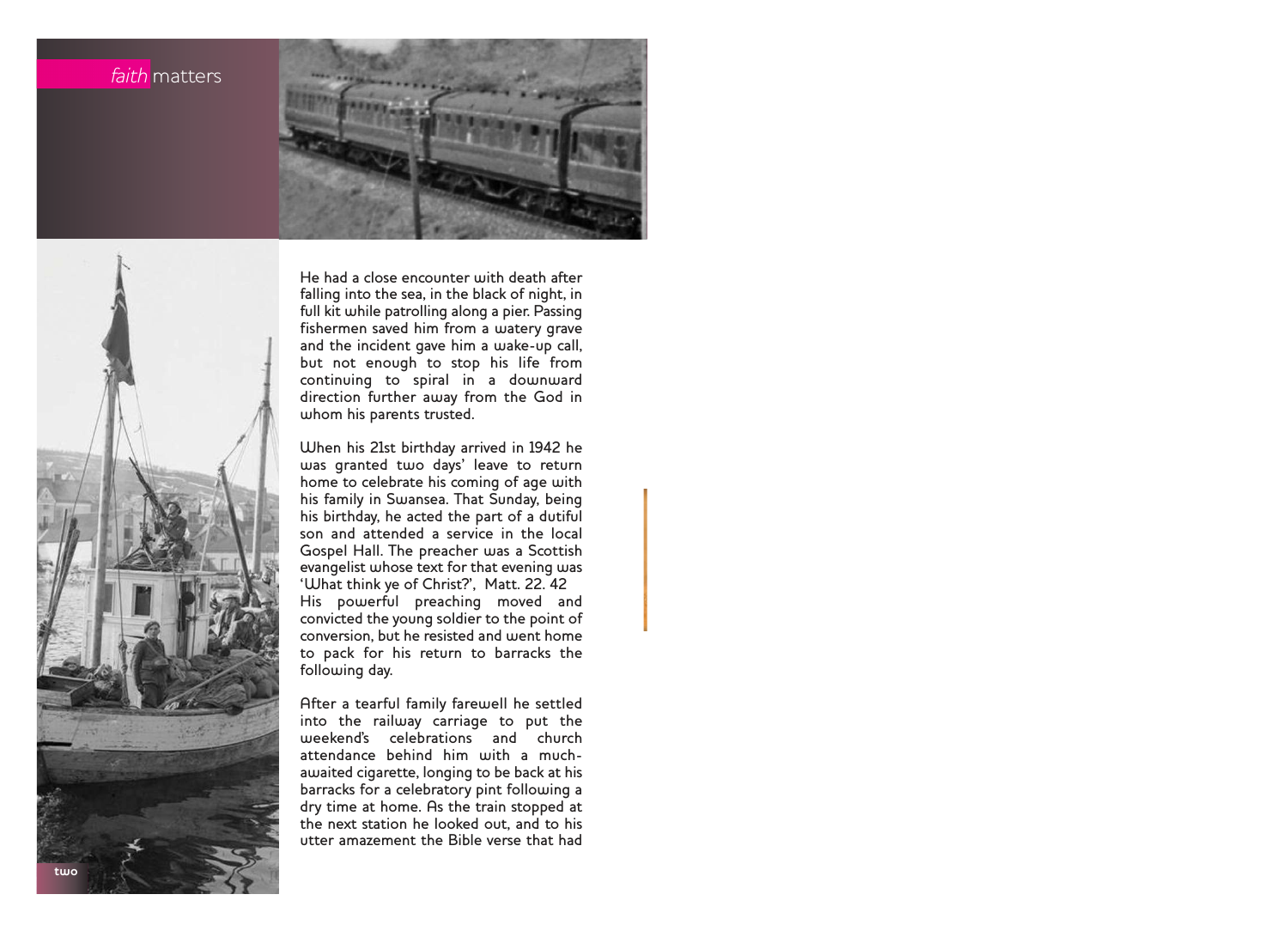

troubled him, 'What think ye of Christ?', was staring at him from the station wall. Some would say it was just a coincidence!

The train continued its journey and well into the English countryside it came to a shuddering halt for no apparent reason. Opening the oldfashioned carriage window with its well-worn leather strap to see what was the matter, this young Swansea gunner nearly jumped out of his skin



when straight in front of him, at the very spot where his carriage had stopped was that verse again, on a board, in the garden, of the only house visible

for miles. 'What think ye of Christ?', God really was speaking to him!

Finally, the train reached the end of the line and our much-relieved Gunner alighted from his carriage, loaded down not only with his heavy kitbag, but also with the burden of his sinful life in his heart. Turning to make the walk to the end of the platform he saw in bold letters

WHAT THINK YE OF CHRIST?

Without any hesitation he sank to his knees, oblivious of his fellow travellers, he begged God for forgiveness and trusting in Christ to be his Saviour he committed his life into God's hands. Rising from his knees with the great burden of his sin lifted he headed for his barracks with just the kitbag on his back. Carol Levis' loss was the God of eternity's gain and the day after his 21st birthday became the best day of his young life. This story is true, I know because that young gunner was my father.

Is there a Bible verse which has been challenging you recently or over many years? Has the loving God of eternity been speaking to you through His living Word? Have you had a close encounter with death that has been your wake-up call? Do you realise that the Great God of salvation says: 'My Spirit will not always strive with man?', Gen. 6. 3. God encourages us to accept Him at His Word when He says: 'Behold, now is the accepted time; behold, now is the day of salvation', 2 Cor. 6. 2. Do what my father did on that railway station platform, at the end of the line, and accept Christ as your Lord and Saviour; it will be the best day of your life!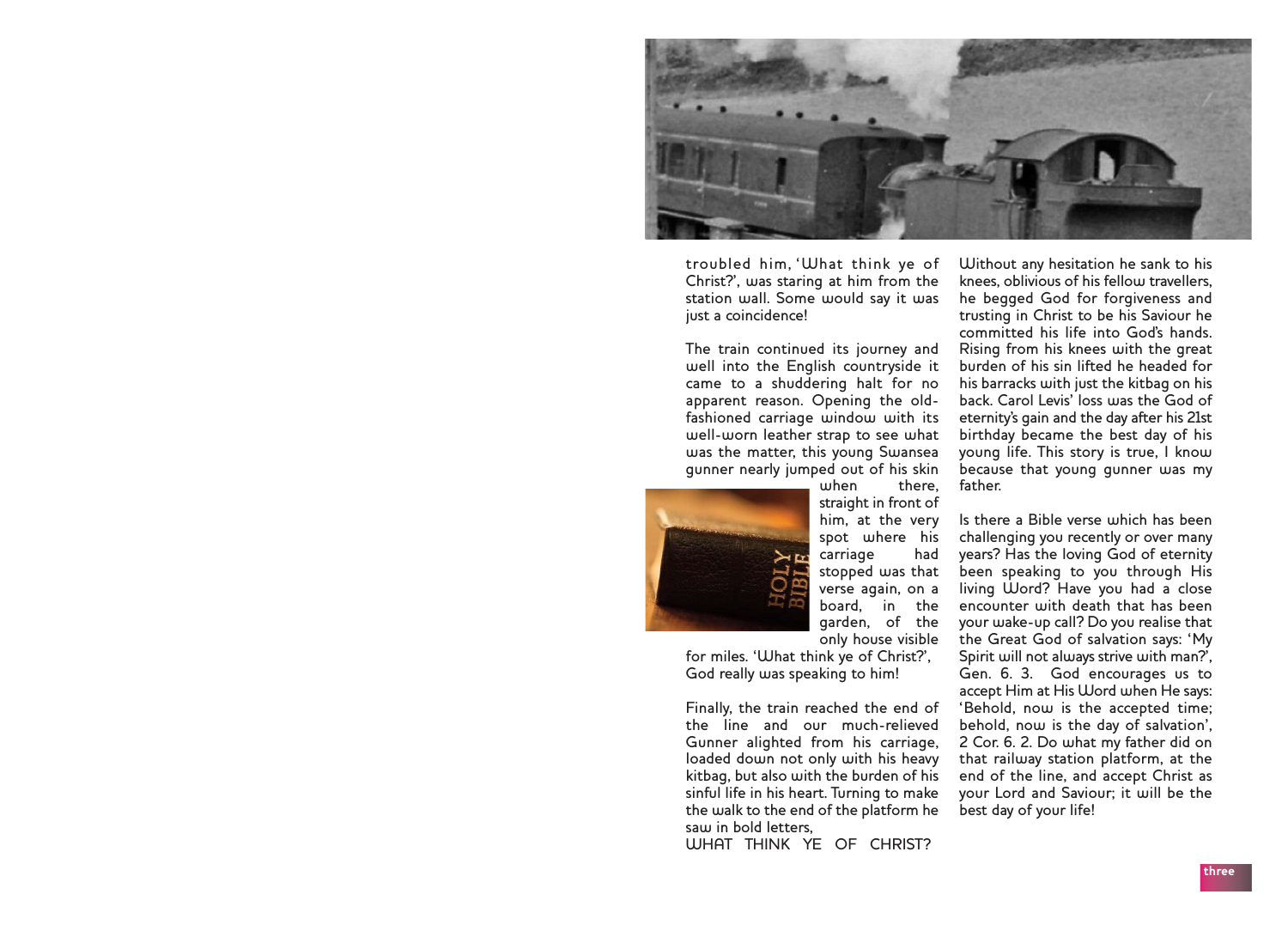

## A PRISONER'S PARDON

#### David Williamson, Belfast

Some years ago I had a Bible verse printed on the rear window of my car: 'There is one God and one mediator between God and men. the man Christ Jesus who gave himself a ransom for all', 1 Tim. 2. 5-6.

One day as I was driving, I looked in the rear-view mirror to see the lights of the car behind me flashing furiously. The driver indicated for me to pull over, and when I did so he told me a story.

He had been in prison for terrorism related offences. One day, as he sat

in his cell, over the loudspeaker system a priest was giving a religious message. At the same time, in a cell near him a prisoner began to shout, 'There is one God and one mediator between God and men, the man Christ Jesus who gave himself a ransom for all'. As he listened to his fellow-prisoner repeating this over and over again, he decided he must find out what it meant, and its relevance to him.

After his release from prison he worked as a taxi-driver. Every Friday and Saturday night he would drive to a cricket club near my home, deliver some customers to a dance, and pick them up later. Each time he dropped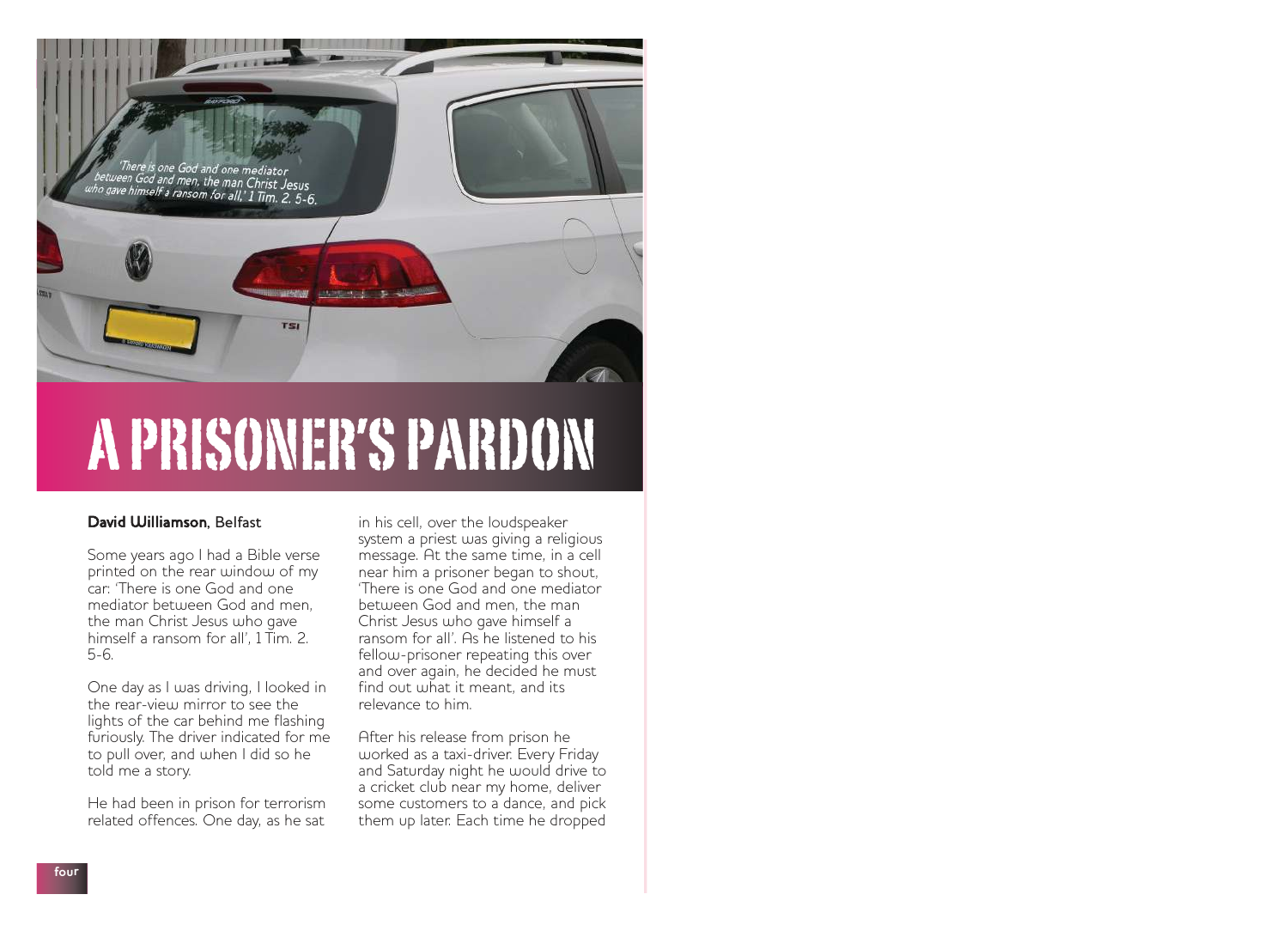off and collected his customers, he saw my car and read the words, 'There is one God and one mediator between God and men, the man Christ Jesus who gave himself a ransom for all'.

He began to listen to gospel sermons and soon discovered what the verse meant, and why it was relevant to him. He said, 'It means there is one God against whom I have sinned, and one saviour who died for my sin upon the cross'. 'What's more', he added, 'I trusted Him to save me, and my sins are gone'. I remember well the joy this ex-prisoner had in telling me of his great discovery.

The three most important questions anyone can face in life are answered in that Bible verse:

#### Is there a God?

'There is one God'. This is a fact, confirmed by an abundance of evidence. God has given physical evidence for His existence, 'For since the creation of the world His invisible attributes are clearly seen, being

understood by the things that are made', Rom. 1. 20 NKJV. Just as a building is evidence of a builder, so the immense and complex creation is evidence of a creator. God has also given moral evidence for His existence. Every human being is under an obligation not to steal, kill, rape, torture. Where does this come from? It is a moral law, which requires a lawgiver! The only one who could place such obligation upon humanity is God Himself, the 'one lawgiver', Jas. 4. 12.

#### What is God like?

'There is one God'. Some say 'God is not concerned with such petty things as our sins' or, 'My God would never send anyone to hell'. However, these gods are imaginary. There is one God, and He is concerned about our sins - so concerned that without a mediator, we must be banished to hell forever. God is infinitely holy and inflexibly righteous and 'the wrath of God is . . . against all ungodliness and unrighteousness of men' (Rom. 1. 18).

However, God is also incomparably loving, and has provided a saviour for us, a 'mediator between God and men'.

#### Can I know God?

Thankfully, 'There is . . . one mediator between God and men'. A mediator comes between opposing parties to unite them. He satisfies the demands of one party and meets the needs of the other. At the cross, the Lord Jesus 'gave himself a ransom for all'. By His death He satisfied the demands of God's justice against sin. Now, risen from the dead, He lives as the only one who can bring you into arelationship with God.

Church attendance, good works, religion none of these can bring you to God! How then can you know God? Simply 'through faith which is in Christ Jesus' (2 Tim. 3. 15). Why not trust Him today? You too could say with joy, 'I trusted Him to save me, and my sins are gone'.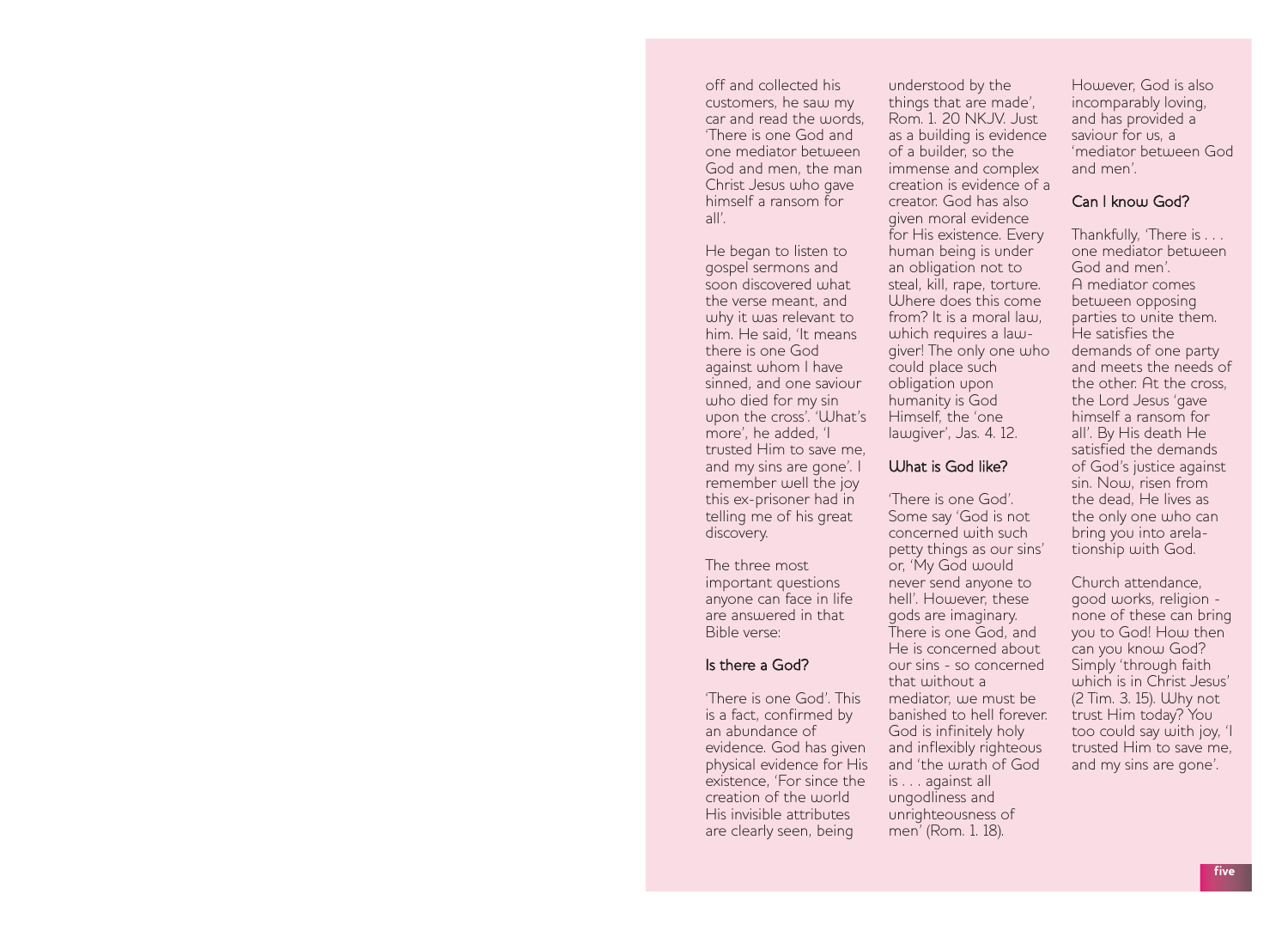## Heart *problems*

Ian Jackson, Eastbourne

A man travelled by train from South Wales to London to attend meeting of the editorial committee of a communist paper. The meeting having finished he made his way back to London's Paddington Station to return home and was surprised, but not pleased, to see a man standing on the concourse of the station holding a banner containing a message profoundly disagreed.

No doubt the man with the banner was the object of the pity of many and the scorn of some but he stood his ground. His message was unpopular, striking deep and hard against both the opinion that many have of themselves and their world view. The man travelling to Wales immediately and completely disagreed with what the banner said. His view of the world put the blame for the human condition on such things as poverty, difficult upbringing, poor environment and failing education. People would be better if their life chances were improved, he believed. Throw money at the problem. Provide better housing and education. Secure better health care. Give people greater freedom. And then he saw the banner.

'The heart is deceitful above all things, and desperately wicked', Jer. 17. 9.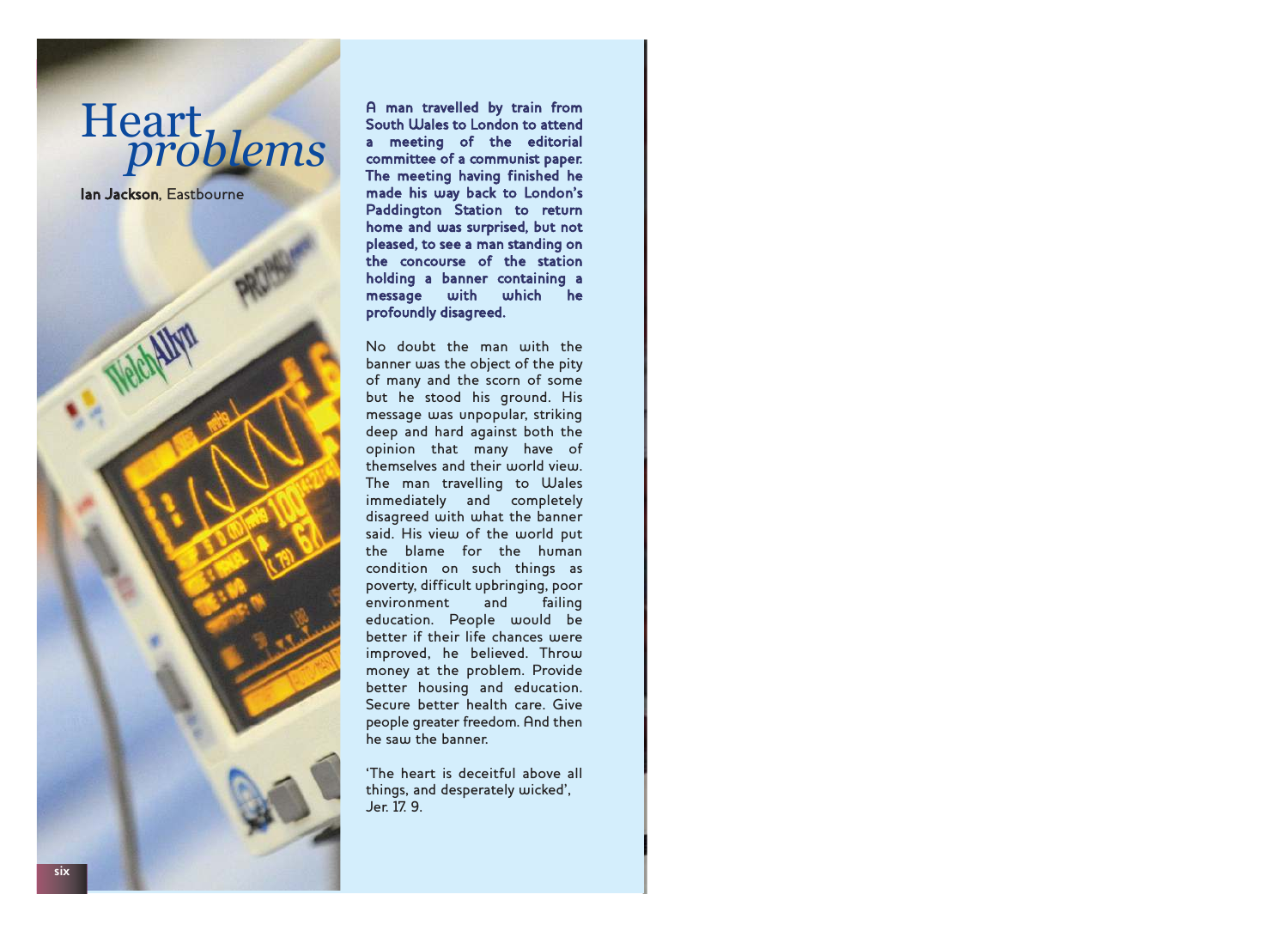This verse from the Bible utterly contradicted what he thought to be true. The cause of the human condition was not external, said the banner, but internal. Improving circumstances would not solve our problems. Someone might have a palatial house but still murder. A man might have made his fortune but blow it all through lust and uncontrolled behaviour. A woman might have everything that her heart could desire but still lie and cheat. In effect the banner said that better housing was not the answer: slum clearance would not solve the problem, for the slum was in the man.

The Lord Jesus Christ said the same kind of thing. He was surrounded by people who concentrated on the .<br>external but He told them that they needed to look elsewhere. He said, 'From within, out of the heart of<br>men. proceed evil thoughts. men, proceed evil thoughts, adulteries, fornications, murders, thefts, covetousness, wickedness, deceit, lasciviousness, an evil eye, blasphemy, pride, foolishness: all these evil things come from within, and defile the man', Mark 7. 21-23.

When he settled himself in the train his mind was far from settled. And as the train went on its way through Reading and Swindon and Bristol the words of the banner would not leave him. The Bible is like this. It is like no other book, living and powerful. Indeed, such was the effect that it had upon him that by the time he had arrived at his destination he had decided to buy a Bible to see if that is what it really said. It did. And it might have been a long read from the beginning of the Bible to Jeremiah 17. 9 but he persevered, and found it. And having found it, he read on and discovered a wonderful thing.

The answer to the problem of wickedness and sin in the world is found not in man (for that is where the problem lies) but in God. He discovered that God is able to clean up the defiled; to sanctify the unholy; to break the power of sinful things in the life; to renew the mind; to change the life; to bring, at last, to heaven. He found that though he was clearly not worthy of such love God personally loved him and had given His only begotten Son that He might be his Saviour. He learned that Jesus died for him, to pay fully the price of his own personal sins and endure God's punishment against those sins as He bore them in His own body on the cross.

The man became a Christian after this. He repented of His sin and believed on the Lord Jesus Christ, trusting in Him alone to save him and make him right with God. He came to know the truth of the Bible verse that says, 'The blood of Jesus Christ his Son cleanseth us from all sin'. He was saved. And the evidence was seen in the rest of his transformed life.

'It is no secret what God can do; What He's done for others, He'll do for you.'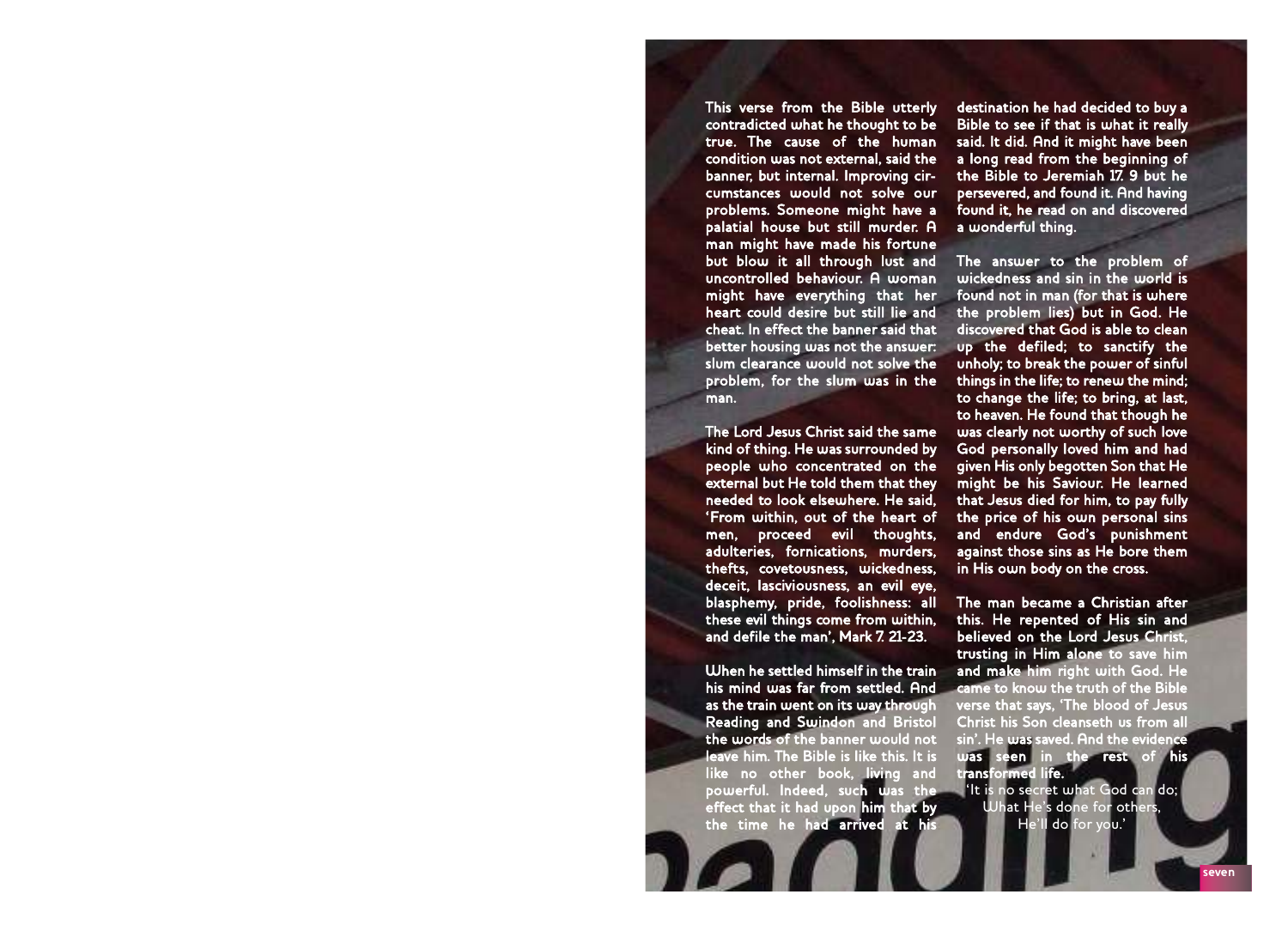

# MEN<sup>4</sup>SCOD

#### Stephen Grant, Bridge of Weir

History is replete with men who have strived to be recognized as God. The ultimate power sought by many is to rule over other men and women and be worshipped by them.

Before Jesus had reached His second birthday, He had already become the target of an assassination plot by King Herod, the ruthless and paranoid ruler of Roman-controlled Judea. Joseph and Mary, prompted by a dream from God, took the baby and fled to Egypt.

Egypt's history was one proud and glorious procession of kings spanning thirty dynasties and nearly 3,000 years. Egyptian kings - the pharaohs were powerful figures and rich beyond imagination. They wielded wealth like a weapon, built sprawling cities and commanded huge armies.

Records indicate Egyptian kings assumed, and were given, supernatural status. The pharaoh was thought to be responsible for bringing the floods that watered Egyptian crops, and so he received credit for providing the nation's food. He was idolized in statue, citizens bowed to his image, and in the ultimate act of pride every reigning pharaoh claimed to be the manifestation of at least one god.

Whether it's the ancient pharaohs demanding the worship of others, or the millions of modern sceptics who reject God, dethrone Him as Creator, and worship themselves, man's inherent pattern has always been to exalt himself. Rebellion against God can take no higher form than selflove; the person who seeks his own interests at the expense of others and places himself at the centre of the universe.

And while history is crowded with men who would be God, only one God would be man.

Consider for a moment what it meant for the Lord Jesus to come to earth as a man to secure salvation for mankind. He left His throne and took a stable for a nursery. The very Son of God was hunted by a tyrant king and became an infant exile in Egypt.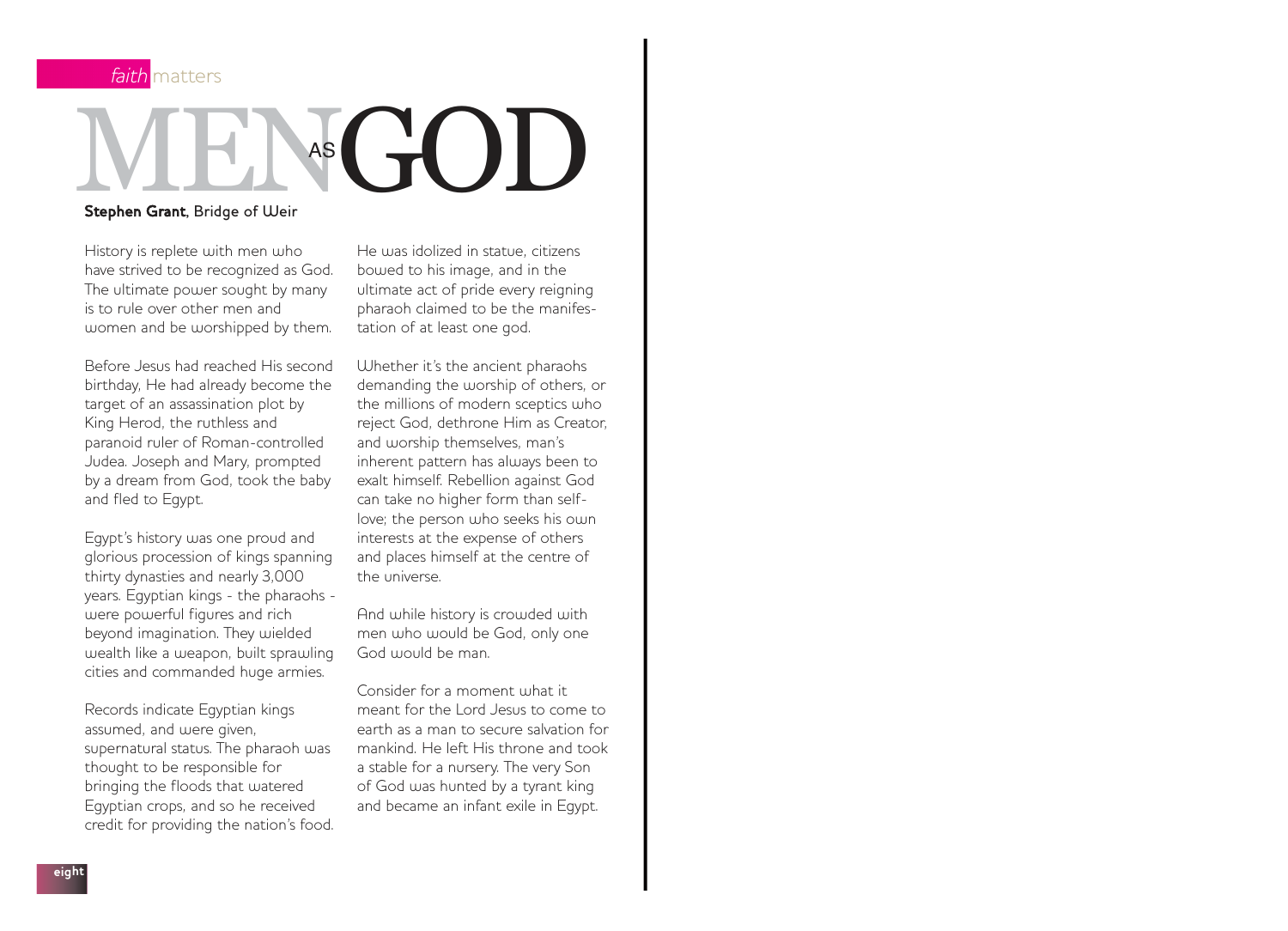The source of all wisdom and knowledge was born into poverty and lived without earthly wealth and luxury. Holy and without blemish. The King of creation willingly subjected Himself to all of what it means to be human-pain, hunger, thirst, sorrow, physical exhaustion, the full range of human emotions - yet did so without sinning.

And in an unfathomable act of selfless, sacrificial love, He left heaven's glory to die on our behalf. He offered mercy to a people who deserved only His wrath. He stooped to accomplish that which we not only could not do, but also would not do. In love, the God of the universe stepped from eternity to intervene in human history and save those wholly unable to save themselves.

The Bible speaks of His mission in John's Gospel chapter 3 and verse 16,

**'For God so loved the world that He gave His only begotten Son, that whoever believes in Him should not perish but have everlasting life'.**

Selfish ambition may produce megalomania, which leads to misery, 'But God demonstrates His own love toward us, in that while we were still sinners, Christ died for us.' Rom. 5. 8. Reception of such selfless love through faith in Jesus Christ produces only blessing.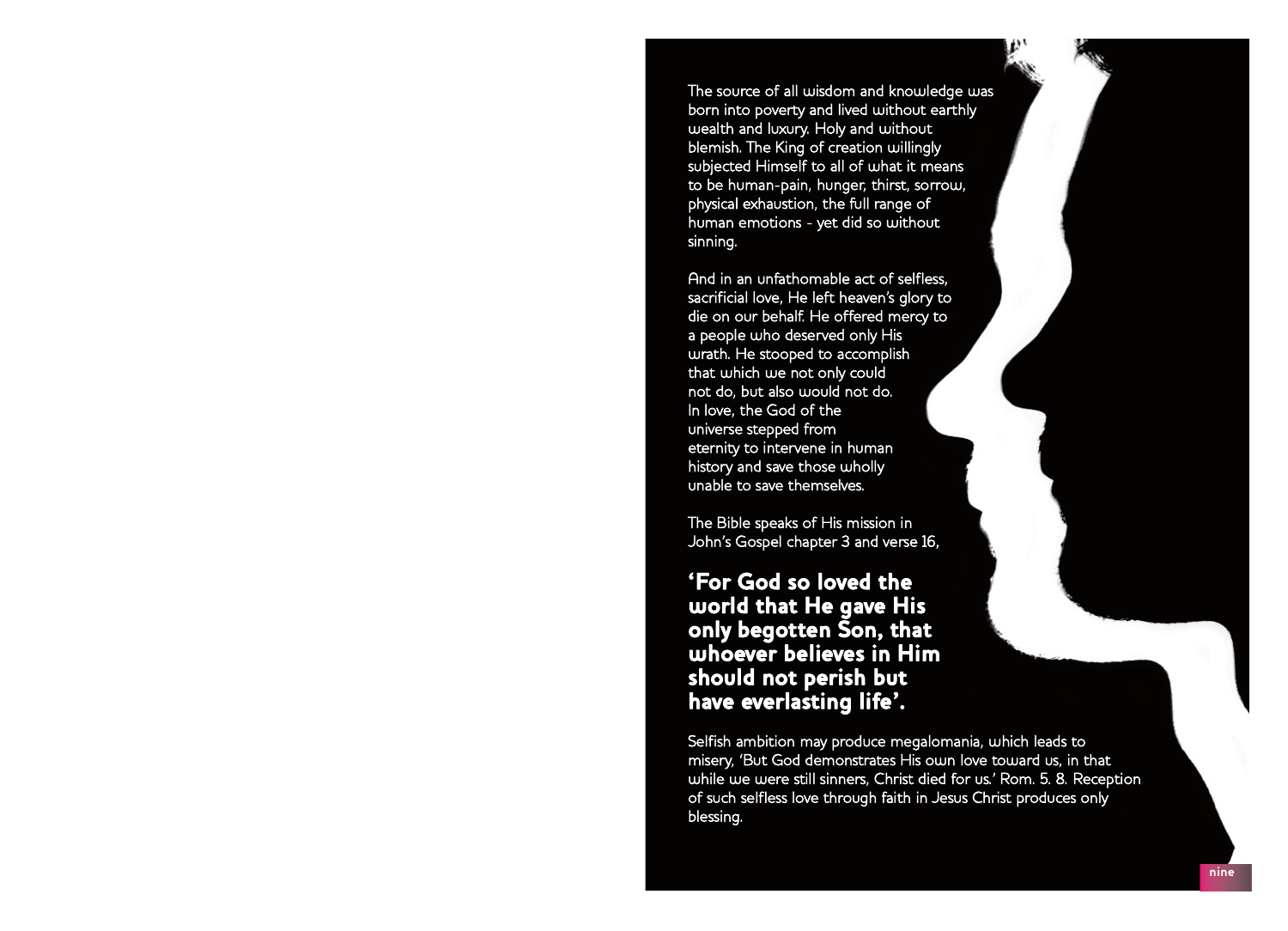**D** mot  $\bigcup$ **range of the set of the set of the set of the set of the set of the set of the set of the set of the set of the set of the set of the set of the set of the set of the set of the set of the set of the set of the set of the**  $\boldsymbol{\mathcal{S}}$  $\mathbf \mapsto$ in a bha an chuid an chuid an chuid an chuid an chuid an chuid an chuid an chuid an chuid an chuid an chuid an n**a**  $\bm{\mathsf{L}}$ in a bha an chuid an chuid an chuid an chuid an chuid an chuid an chuid an chuid an chuid an chuid an chuid an on

#### Simon Swan, Northampton

As I sit at my laptop, placed in a comfortable chair, I am very much aware of the fact that by the time you read this article, I will have subjected myself, voluntarily might I add, to something well out of my comfort zone.

Firstly, I hear you ask, what am I doing? In the name of charity, chosen by my employer, a number of colleagues and I are running a six-kilometre 'Iron Run'. It consists of numerous obstacle courses, involving water and mud and is not my idea of a fun Saturday morning!

In order to participate in this gruelling event, preparation is required. I keep putting off the much needed exercise routines in order to 'try' and prepare my body for something it is not accustomed too!

We all have things that we need to prepare for! We are all guilty of putting off various laborious activities! Whether it is that essay that may be due in two come short of the glory of<br>
various laborious activities! come short of the glory of<br>
Whether it is that essay God'.

weeks or a simple job around the house that takes longer to get set up for than to actually accomplish!

The Bible provides us with an example of an insect that puts a lot of us to shame with its organization: Proverbs chapter 30 verse 25 says 'The ants are a people not strong, yet they prepare their meat in the summer'. As we have discussed, it is all too easy to procrastinate. Yet the Bible also tells us in Amos chapter 4 verse 12 that we should prepare to meet God. This statement is pertinent to each of us. The question is why must we be prepared to meet God? Simply because we will meet Him as Judge. This coupled with the fact that we are born guilty of sin makes it imperative that we accept God's offer of salvation.

Are we really guilty of sin? Romans chapter 3 verse 23 says 'for all have sinned, and<br>come short of the glory of God'.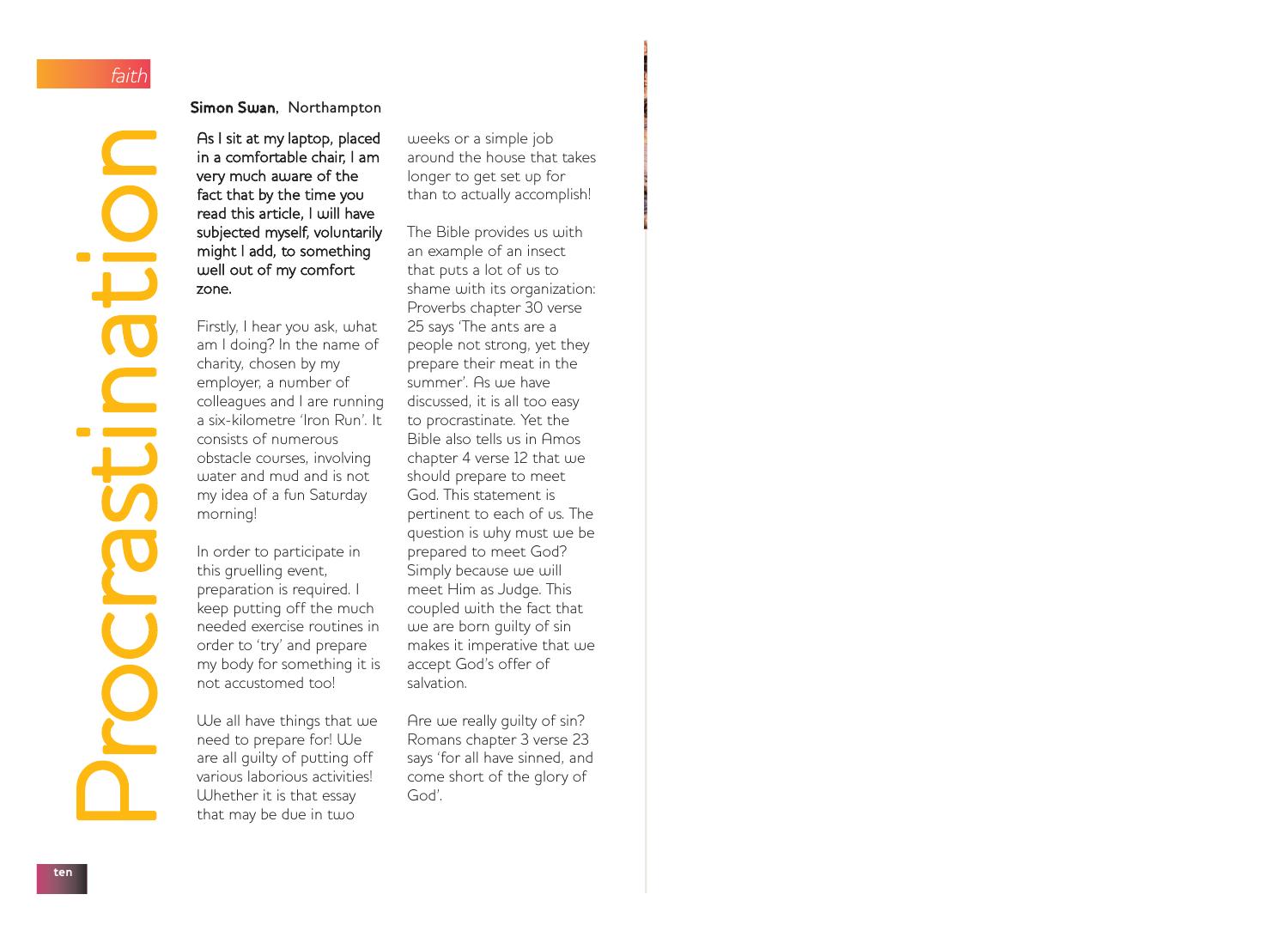

How did we all get infected? Romans chapter 5 verse 12 says 'as by one man sin entered into the world, and death by sin; and so death passed upon all men, for that all have sinned'. Adam's disobedience to God meant death became inevitable as all of mankind inherited Adam's fallen nature. Mankind is now driven to do what is right in their own eyes and those things which please them. Any thought about God are summarily dismissed as evolutionists proclaim the big bang formed our universe making man accountable to nothing and no one!

God has seen fit to provide mankind with a severe warning with regard to putting off a decision that has eternal consequences. Romans chapter 6 verse 23 says 'For the wages of sin is death; but the gift of God is eternal life through Jesus Christ our Lord'. This gift is God's offer of salvation. Jesus bore the punishment for our sins when He was crucified on the cross to make salvation available. Jesus was sinless

and he was guiltless. We are sinful and guilty. Yet God's love for each and every one means that He was willing to allow His Son to bear the punishment that we deserve. The responsibility lies with us as to whether we accept God's offer of salvation and trust Him for salvation, or reject Him.

The consequences of delaying my training may mean I struggle when running the six kilometres. Not getting an essay in on time would undoubtedly mean detention. Neglecting salvation will result in eternal punishment. So many people today choose to 'address' this matter of salvation another time. We do not know what the future holds. Do not delay. Do not put it off to another time. Acts chapter 4 verse 12 says 'Neither is there salvation in any other: for there is none other name under heaven given among men, whereby we must be saved.'